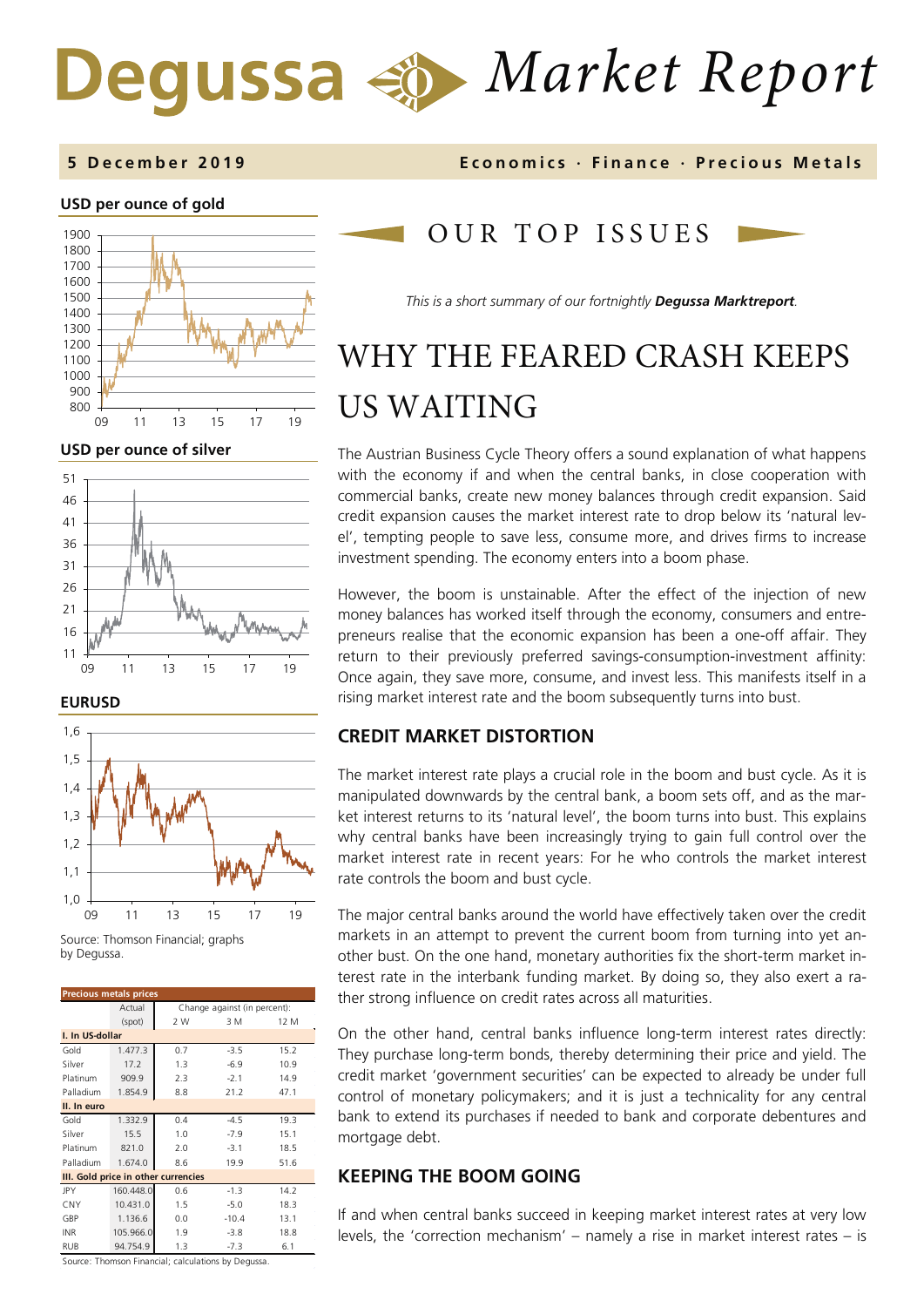**Precious metal prices (USD/oz) in the last 4 years**



(b) Silver





450 650 15 16 17 18 19 20

 $850$ 

put to rest, and the boom can be kept going, while the bust is postponed. Basically, all major central banks around the world have taken recourse to policies controlling market interest rates, and quite effectively so as the economic expansion – fuelled by overconsumption and malinvestment – in the last decade testifies.

The question is, however, whether the boom can last indefinitely, whether the economies can flourish with chronically artificially suppressed interest rates? This is a rather complicated question, deserving of an elaborate answer. To start with, the boom can be kept going as long as market interest rates remain suppressed below the economy's 'natural interest rate'.

If however, the market interest rate hits zero, things take a nasty turn, as people would stop saving and investing. Why save and invest, why take any risks that do not yield a positive return? In fact, with the market interest rate hitting zero, capital consumption sets in and the division of labour collapses. A nightmare scenario: If the market interest rate disappears, we will fall back into a primitive hand-to-month economy.

### **CAUSING PRICE BUBBLES**

Against this backdrop, we may say the following: As long as there is still room for pushing the market interest rate down further, the chances are reasonably good that the boom continues, and that the bust will be adjourned into the future. As per the charts below, current market interest rates in the US have not reached rock bottom yet. Corporate and mortgage credit costs in particular still have some way to go before hitting zero.

### 1 **Declining interest rates, rising stock prices**







Source: Thomson Financial; graph by Degussa

Meanwhile, the forced depression of market interest rates drives up asset prices such as, for instance, stocks for at least two reasons. First, expected future profits are discounted at a lower interest rate, thereby increasing their present value and thus market price. Second, lower interest rates reduce firms' cost of debt,

Source: Thomson Financial; graphs by Degussa.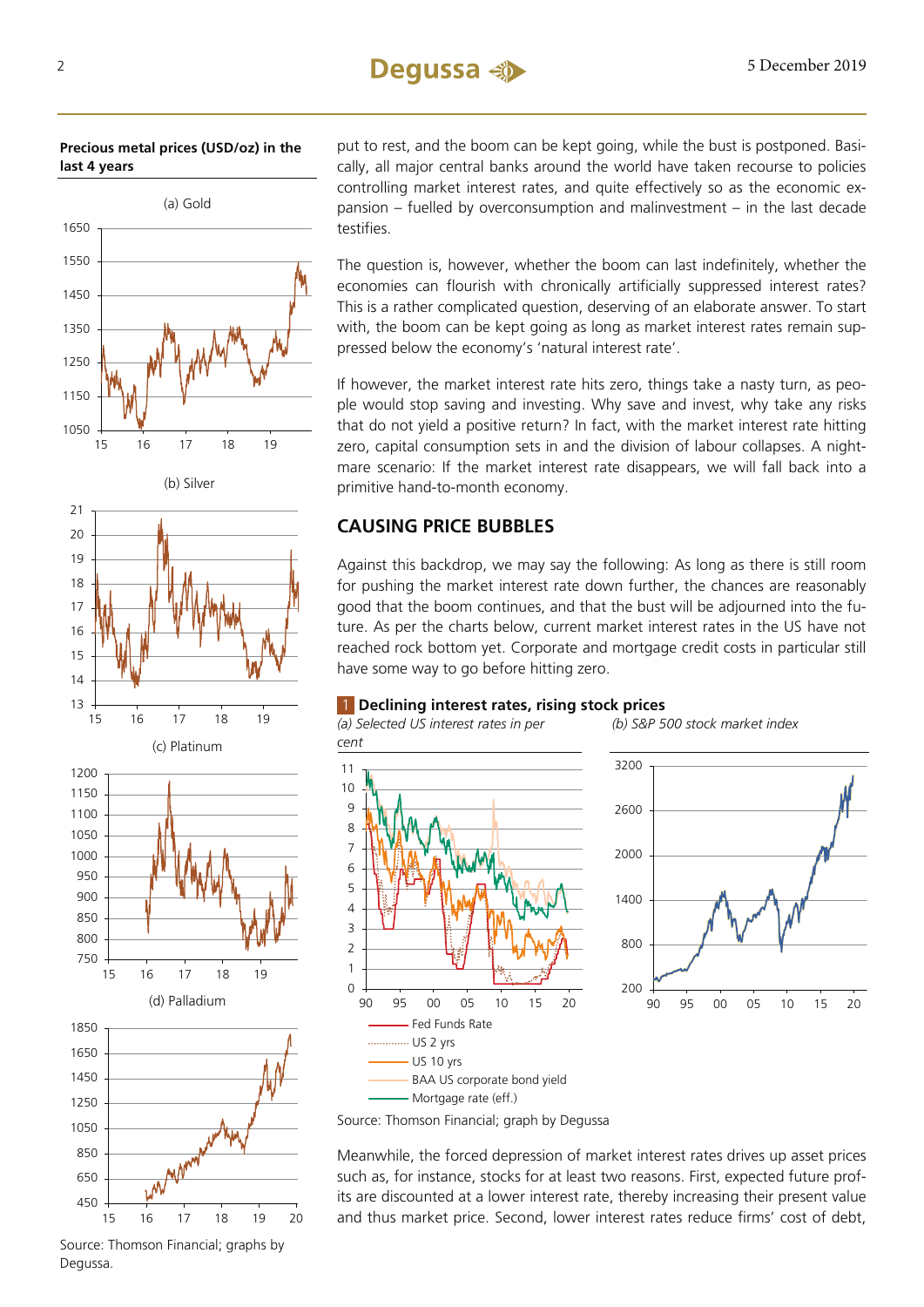translating into higher profits – which also contributes to higher stock prices in the market place.

It should therefore not come as a surprise that the decline in market interest rates in recent years has indeed been accompanied by buoyant stock prices – as illustrated in the chart above. Just to point out one thing again: The decline in market interest rates is only one factor among many others which explain why stock prices have gone up in recent years. But it is a significant factor, and it contributes to the build-up of a price bubble.

### **WIPING OUT INVESTMENT RETURNS**

As long as the boom keeps going, people rejoice – especially so when asset returns remain buoyant –, they do not question the underlying forces driving the 'make-believe world of prosperity'. However, a monetary policy of ever-lower interest rates can only go so far. For if central banks push their key interest rate and government bond yields to zero, they basically drag down all other investment returns with them.

This is because investors, in a desperate search for yields, would bid up the prices for assets such as, say, stocks, land, and real estate. As the purchase price of these assets rises relative to their intrinsic value, future investment returns diminish and in the extreme case converge towards the central bank's zero interest rate. At least, in theory, a central bank nailing down its key interest rate at zero would also drive investment returns of existing assets towards zero.

However, the division of labour would already start unravelling at a market interest rate of slightly higher than zero. The reason is that acting man – be it as a consumer or an entrepreneur – has a time preference that is always and everywhere positive, and so is its manifestation, the originary interest rate (or 'natural interest rate'). The originary interest rate is always and everywhere positive, it cannot fall to zero, let alone become negative.

### **A HELPING HAND FROM ABOVE?**

Since central banks have established a rather firm grip on market interest rates, the chances are that the ongoing boom will continue – and it may well continue for much longer than most market observers expect at the current juncture. However, there should be little doubt that the longer the boom keeps going, the bigger the distortions in the economic and financial market system will become.

This, in turn, suggests that the severity of the crisis that must be expected to unfold at some point in the future – at the latest when all market interest rates have been pushed onto the zero line and investment returns have become negligible – is driven to ever-higher levels. This is something we do know from the Austrian Business Cycle Theory. But it is certainly not enough to come up with a reliable forecast.

It goes beyond the science of economics to come up with quantitative forecasts. What economics can do, however, is pointing out and making intelligible the conditions under which today's economic and financial systems work; in particular that market interest rate manipulation through central banks causes damages on a grand scale and will end badly – something that may only be prevented by a helping hand from above.



*"I believe that it would be both risk-reducing and returnenhancing to consider adding gold to one's portfolio."*

Bloomberg, 17 July 2019.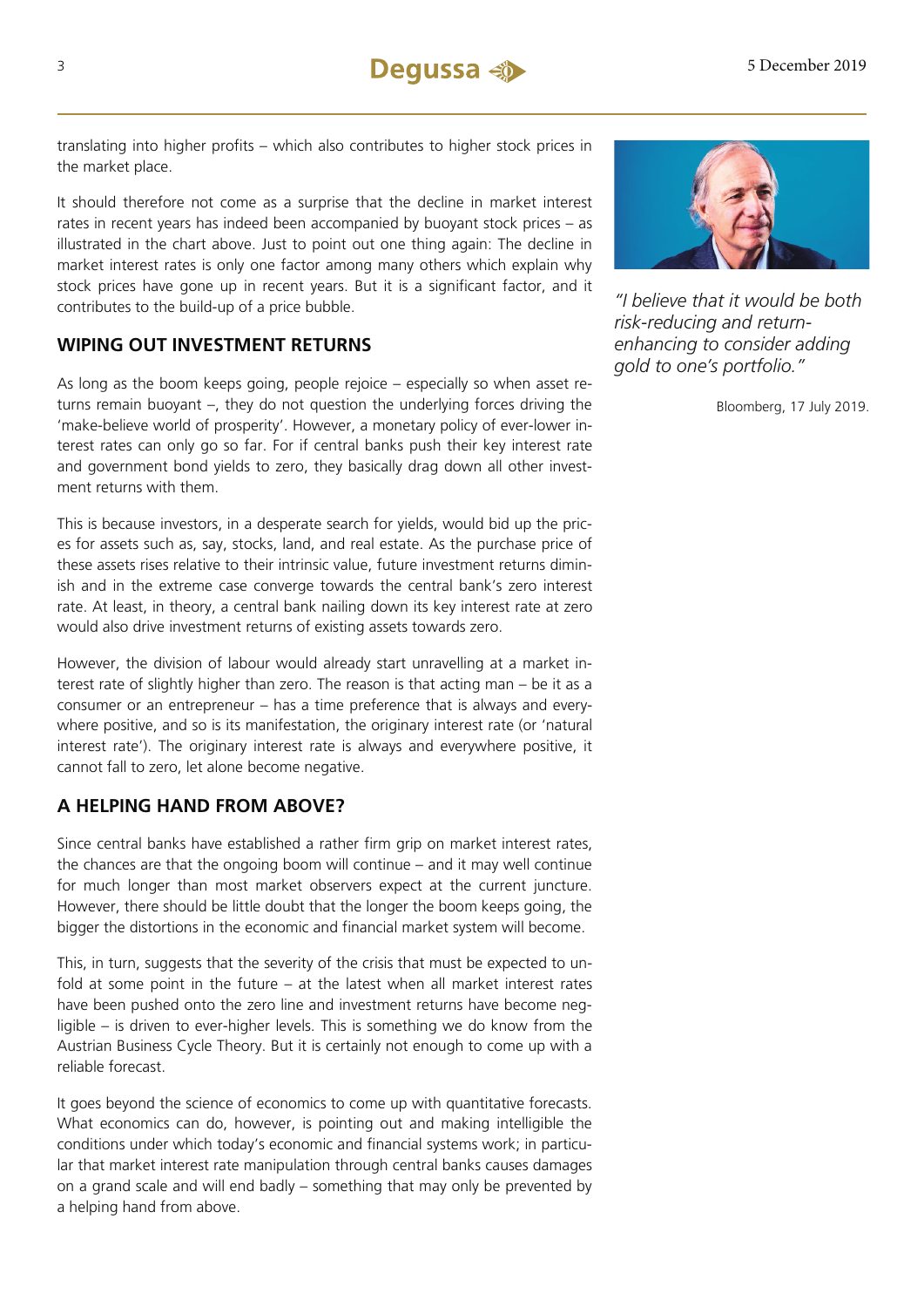### Precious metals prices

### **In US-dollar per ounce**

|                            |        | Gold           |      | <b>Silver</b> |       | Platinum | Palladium |        |  |
|----------------------------|--------|----------------|------|---------------|-------|----------|-----------|--------|--|
| I. Actual                  |        | 1477.3<br>17.2 |      | 910.1         |       | 1855.2   |           |        |  |
|                            |        |                |      |               |       |          |           |        |  |
| II. Gliding averages       |        |                |      |               |       |          |           |        |  |
| 5 days                     |        | 1472.6         | 17.2 |               | 910.6 |          | 1770.0    |        |  |
| 10 days                    |        | 1487.7         | 17.6 |               |       | 920.6    |           | 1781.0 |  |
| 20 days                    | 1489.6 |                | 17.6 |               | 910.7 |          | 1772.5    |        |  |
| 50 days                    | 1499.4 |                | 17.8 |               | 919.3 |          | 1686.0    |        |  |
| 100 days                   | 1477.4 |                | 17.1 |               | 884.4 |          | 1594.6    |        |  |
| 200 days                   | 1391.0 |                | 16.1 |               | 862.1 |          | 1508.5    |        |  |
|                            |        |                |      |               |       |          |           |        |  |
| III. Estimate for end 2020 | 1690   |                | 22.9 |               | 930   |          | 1570      |        |  |
| <b>Bandwidths</b>          | Low    | High           | Low  | High          | Low   | High     | Low       | High   |  |
|                            | 1440   | 1840           | 16   | 26            | 780   | 990      | 1380      | 1650   |  |
| (1)                        | $-3$   | 25             | $-5$ | 53            | $-14$ | 9        | $-26$     | $-11$  |  |
| IV. Annual averages        |        |                |      |               |       |          |           |        |  |
| 2016                       | 1242   |                | 17.0 |               | 985   |          | 617       |        |  |
| 2017                       | 1253   |                | 17.1 |               | 947   |          | 857       |        |  |
|                            | 1268   |                | 15.8 |               |       | 880      |           | 1019   |  |
| 2018                       |        |                |      |               |       |          |           |        |  |

| In euro per ounce          |               |        |      |               |       |                 |           |        |  |
|----------------------------|---------------|--------|------|---------------|-------|-----------------|-----------|--------|--|
|                            |               | Gold   |      | <b>Silver</b> |       | <b>Platinum</b> | Palladium |        |  |
|                            |               |        |      |               |       |                 |           |        |  |
| I. Actual                  | 1333.2        |        | 15.5 |               | 821.4 |                 | 1674.2    |        |  |
|                            |               |        |      |               |       |                 |           |        |  |
| II. Gliding averages       |               |        |      |               |       |                 |           |        |  |
| 5 days                     |               | 1332.7 | 15.6 |               |       | 824.1           |           | 1601.8 |  |
| 10 days                    | 1340.6        |        | 15.8 |               | 829.6 |                 | 1604.9    |        |  |
| 20 days                    |               | 1342.0 | 15.9 |               | 820.5 |                 | 1596.8    |        |  |
| 50 days                    | 1358.1        |        | 16.1 |               | 832.7 |                 | 1526.9    |        |  |
| 100 days                   | 1330.0        |        | 15.4 |               | 796.2 |                 | 1435.5    |        |  |
| 200 days                   | 1244.2        |        | 14.4 |               | 771.0 |                 | 1349.2    |        |  |
|                            |               |        |      |               |       |                 |           |        |  |
| III. Estimate for end 2020 | 1580          |        | 22   |               | 870   |                 | 1470      |        |  |
| <b>Bandwidths</b>          | Low           | High   | Low  | High          | Low   | High            | Low       | High   |  |
|                            | 1350.0        | 1730.0 | 15.3 | 24.8          | 730.0 | 930.0           | 1290.0    | 1550.0 |  |
| (1)                        | $\mathcal{I}$ | 30     | $-1$ | 60            | $-11$ | 13              | $-23$     | $-7$   |  |
|                            |               |        |      |               |       |                 |           |        |  |
| IV. Annual averages        |               |        |      |               |       |                 |           |        |  |
| 2016                       | 1120          |        | 15   |               | 888   |                 | 557       |        |  |
| 2017                       | 1116          |        | 15   |               |       | 844             |           | 760    |  |
| 2018                       |               | 1072   | 13   |               |       | 743             |           | 863    |  |
|                            |               |        |      |               |       |                 |           |        |  |

Source: Thomson Financial; own calculations and estimates. Numbers are rounded.

 $(1)$  Estimated return against actual price in percent.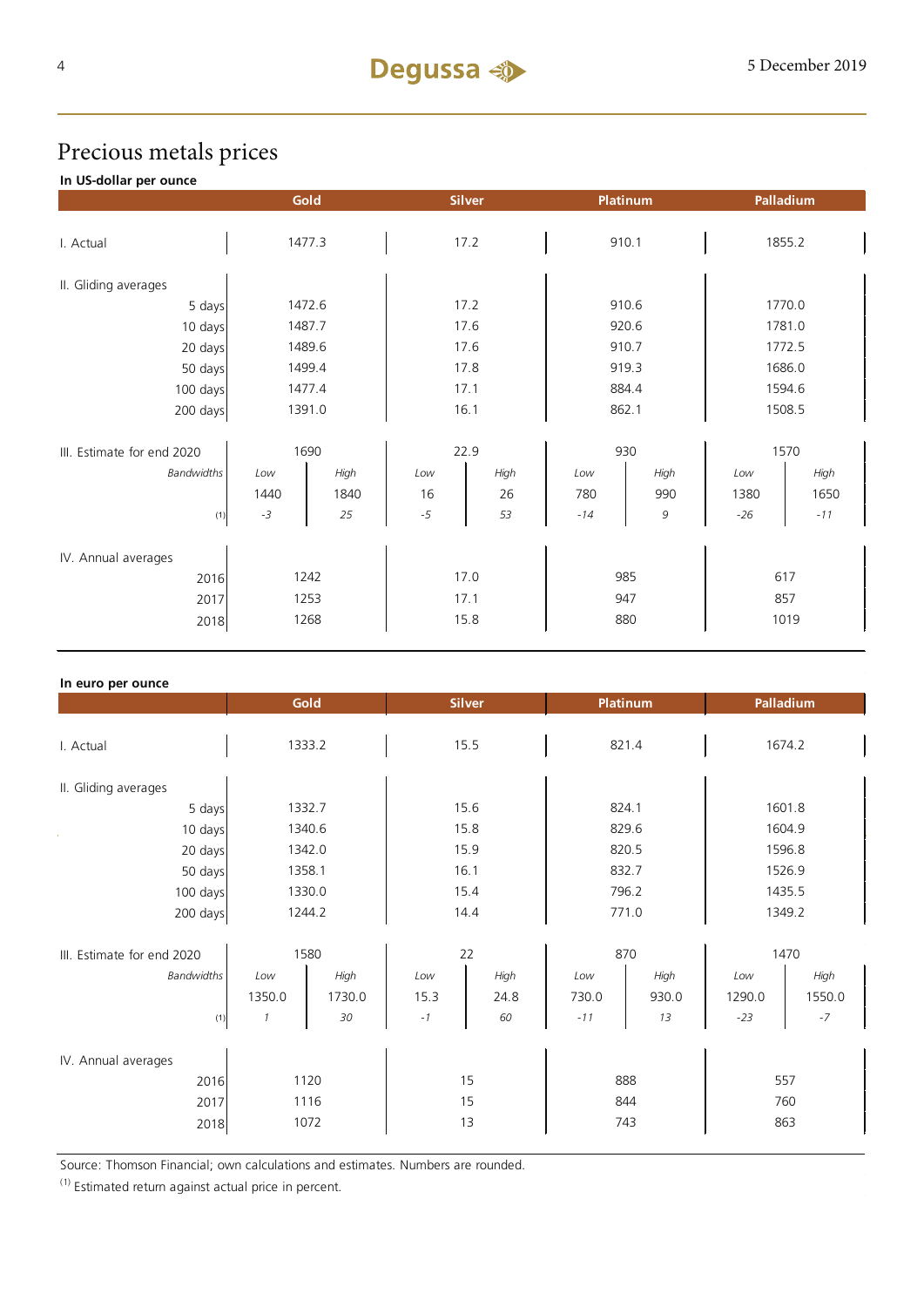## Bitcoin, performance of various asset classes

**Bitcoin in US dollars**



Source: Thomson Financial; graph by Degussa.

### **Performance of stocks, commodities, FX and bonds**

(a) In national currencies (b) In euro

|                             | $-40$ | $-20$  | 0 |     | 20   | 40   |
|-----------------------------|-------|--------|---|-----|------|------|
| S&P 500                     |       |        |   |     |      | 23,4 |
| Nasdag                      |       |        |   |     |      | 28,4 |
| Euro STOXX 50               |       |        |   |     | 18,3 |      |
| <b>FTSE 100</b>             |       |        |   | 6,4 |      |      |
| <b>DAX</b>                  |       |        |   |     |      | 23,0 |
| Swiss MI                    |       |        |   |     |      | 21,4 |
| Nikkei                      |       |        |   |     | 17,9 |      |
| Hang Seng                   |       |        |   | 2,1 |      |      |
| Bovespa                     |       |        |   |     |      | 24,0 |
| Russia                      |       |        |   |     |      | 21,7 |
| CRB Index                   |       |        |   | 4,6 |      |      |
| Gold                        |       |        |   |     | 15,2 |      |
| Silver                      |       |        |   |     | 10,9 |      |
| Crude oil                   |       |        |   | 6,0 |      |      |
| <b>EURUSD</b>               |       | $-3,4$ |   |     |      |      |
| <b>EURJPY</b>               |       | $-4,3$ |   |     |      |      |
| <b>EURGBP</b>               |       | $-5,1$ |   |     |      |      |
| <b>EURCHF</b>               |       | $-2,8$ |   |     |      |      |
| <b>USDCAD</b>               |       | $-2,5$ |   |     |      |      |
| <b>USDGBP</b>               |       |        |   | 1,8 |      |      |
| <b>USDJPY</b>               |       | $-0,8$ |   |     |      |      |
| US gov't bond 7 - 10 yrs    |       |        |   | 7,8 |      |      |
| US gov't bond 1 - 3 yrs     |       |        |   | 3,2 |      |      |
| Euro gov't bond 7 - 10 yrs  |       |        |   | 2,5 |      |      |
| Euro gov't bond 1 - 3 yrs   |       | $-0,6$ |   |     |      |      |
| UK gov't bond 7 - 10 yrs    |       |        |   | 4,0 |      |      |
| UK gov't bond 1 - 3 yrs     |       |        |   | 0,9 |      |      |
| Japan gov't bond 7 - 10 yrs |       | $-0,2$ |   |     |      |      |
| Japan gov't bond 1 - 3 yrs  |       | $-0,2$ |   |     |      |      |

|                             | $-40$ | $-20$  | 0 |     | 20   |      | 40   |
|-----------------------------|-------|--------|---|-----|------|------|------|
| S&P 500                     |       |        |   |     |      |      | 26,8 |
| Nasdag                      |       |        |   |     |      |      | 31,8 |
| Euro STOXX 50               |       |        |   |     |      | 18,3 |      |
| <b>FTSE 100</b>             |       |        |   |     | 11,5 |      |      |
| <b>DAX</b>                  |       |        |   |     |      | 23,0 |      |
| Swiss MI                    |       |        |   |     |      | 24,2 |      |
| Nikkei                      |       |        |   |     |      | 22,2 |      |
| Hang Seng                   |       |        |   | 2,6 |      |      |      |
| Bovespa                     |       |        |   |     |      | 19,2 |      |
| Russia                      |       |        |   |     |      |      | 32,8 |
| CRB Index                   |       |        |   |     | 8,0  |      |      |
| Gold                        |       |        |   |     |      | 18,6 |      |
| Silver                      |       |        |   |     |      | 14,3 |      |
| Crude oil                   |       |        |   |     | 9,3  |      |      |
| <b>EURUSD</b>               |       | $-3,4$ |   |     |      |      |      |
| <b>EURJPY</b>               |       | $-4,3$ |   |     |      |      |      |
| <b>EURGBP</b>               |       | $-5,1$ |   |     |      |      |      |
| <b>EURCHF</b>               |       | $-2,9$ |   |     |      |      |      |
| <b>USDCAD</b>               |       | $-2,5$ |   |     |      |      |      |
| <b>USDGBP</b>               |       |        |   | 1,8 |      |      |      |
| <b>USDJPY</b>               |       | $-0,9$ |   |     |      |      |      |
| US gov't bond 7 - 10 yrs    |       |        |   |     | 11,2 |      |      |
| US gov't bond 1 - 3 yrs     |       |        |   |     | 6,6  |      |      |
| Euro gov't bond 7 - 10 yrs  |       |        |   | 2,5 |      |      |      |
| Euro gov't bond 1 - 3 yrs   |       | $-0,6$ |   |     |      |      |      |
| UK gov't bond 7 - 10 yrs    |       |        |   |     | 9,1  |      |      |
| UK gov't bond 1 - 3 yrs     |       |        |   |     | 6,0  |      |      |
| Japan gov't bond 7 - 10 yrs |       |        |   | 0,7 |      |      |      |
| Japan gov't bond 1 - 3 yrs  |       |        |   | 0,7 |      |      |      |

Source: Thomson Financial; calculations by Degussa.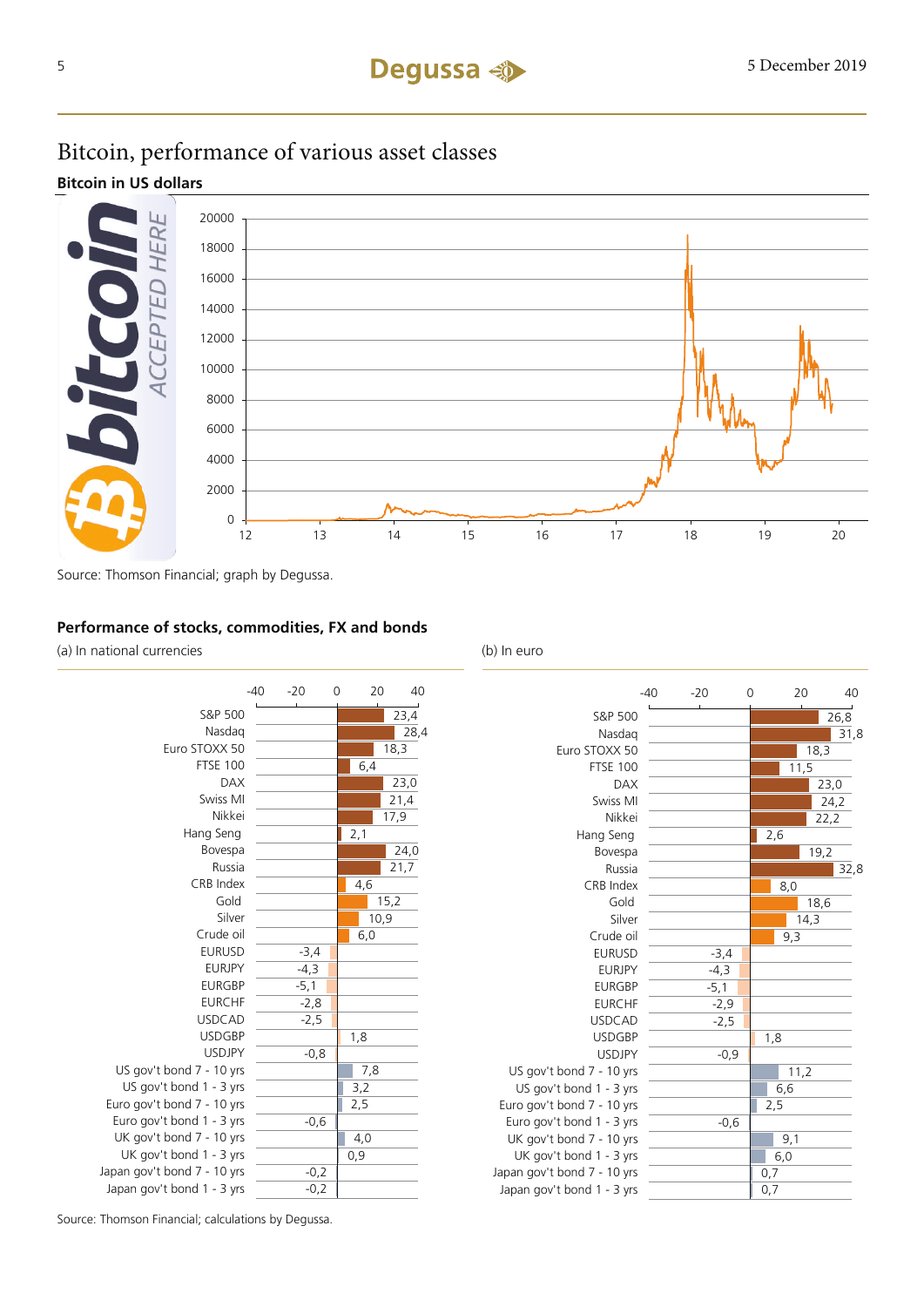### Issue Content 5 December 2019 Why the Feared Crash Keeps Us Waiting 21 November 2019 Asset Price Inflation and the Price of Gold 7 November 2019 ETFs Drive Gold Demand 24 October 2019 The Inflationary Supply Of Unbacked US Dollars And The Price Of Gold 10 October 2019 Let's Get Physical With Gold And Silver 26 September 2019 The US Dollar Beast 12 September 2019 The Inflationary Tide That Lifts all Boats but One 29 August 2019 The Disaster of Negative Interest Rate Policy 15 August 2019 The Gold Bull Market Is Back 1 August 2019 Gold And Silver Prices – Get Going! 19 July 2019 Facebook's Fake Money 4 July 2019 It Looks Like A Gold Bull Market, It Feels Like A Gold Bull Market – Maybe It Is A Gold Bull Market? 19 June 2019 Good Money, Bad Money—And How Bitcoin Fits In 6 June 2019 Gold Outshines The US Dollar 23 May 2019 The Boom That Will Have It Coming 9 May 2019 The Crusade Against Risk 25 April 2019 A Sound Investment Rationale for Gold 11 April 2019 Be Prepared For All Possibilities. The Case For Gold 28 March 2019 Sword of Damocles Over Asset Prices 14 March 2019 The Big Central Banks Increase the Case for Gold 28 February 2019 The Fed Takes Full Control of the Bond Market – And Raises The Value of Gold 14 February 2019 Everything You Always Wanted to Know About Karl Marx and Central Banking (\*But Were Afraid To Ask) 1 February 2019 Pay Attention, Gold Investor: 'This Time is not Different' 17 January 2019 US Interest Rate Down, Price of Gold up 20 December 2018 Gold Money in a Digitalised World Economy 10 December 2018 The Fed Supports Gold 23 November 2018 The Fed Is Not Our Saviour 9 November 2018 The Missing Fear – And The Case For Gold 26 October 2018 President Trump is right: The Fed Is A Big Problem 12 October 2018 Here Goes The Punch Bowl 28 September 218 The Fed's Blind Flight 14 September 2018 How Fed Policy Relates to the Price of Gold 31 August 2018 Central Banks Enrich a Select Few at the Expense of Many 17 August 2018 The US dollar And Gold – Is this Time Different? 20 July 2018 Not All Is Well In Financial Markets 22 June 2018 Euro-Banks In Trouble. A Case for Gold 8 June 2018 Demand for Gold ETFs up Despite Higher Interest Rates 25 May 2018 Mind The Interest Rate 11 May 2018 Mr Buffett on Gold – Viewed Differently The Degussa Marktreport (German) and the Degussa Market Report (English) are available at:

**Articles in earlier issues of the** *Degussa Market Report*

**www.degussa-goldhandel.de/de/marktreport.aspx**.